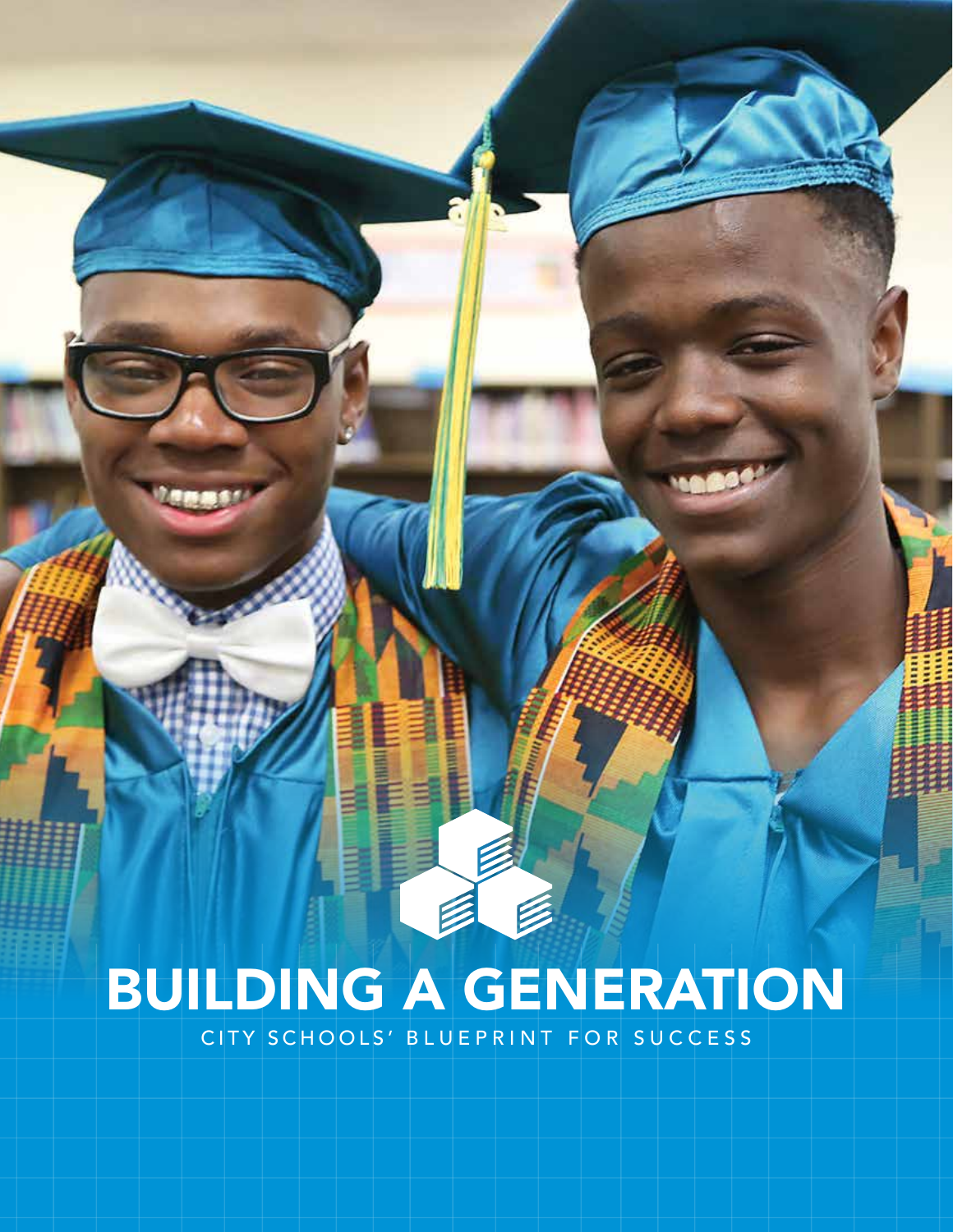## EVERY YEAR, STUDENTS ENTER CITY SCHOOLS WITH TALENT, DREAMS, AND ENORMOUS POTENTIAL.

M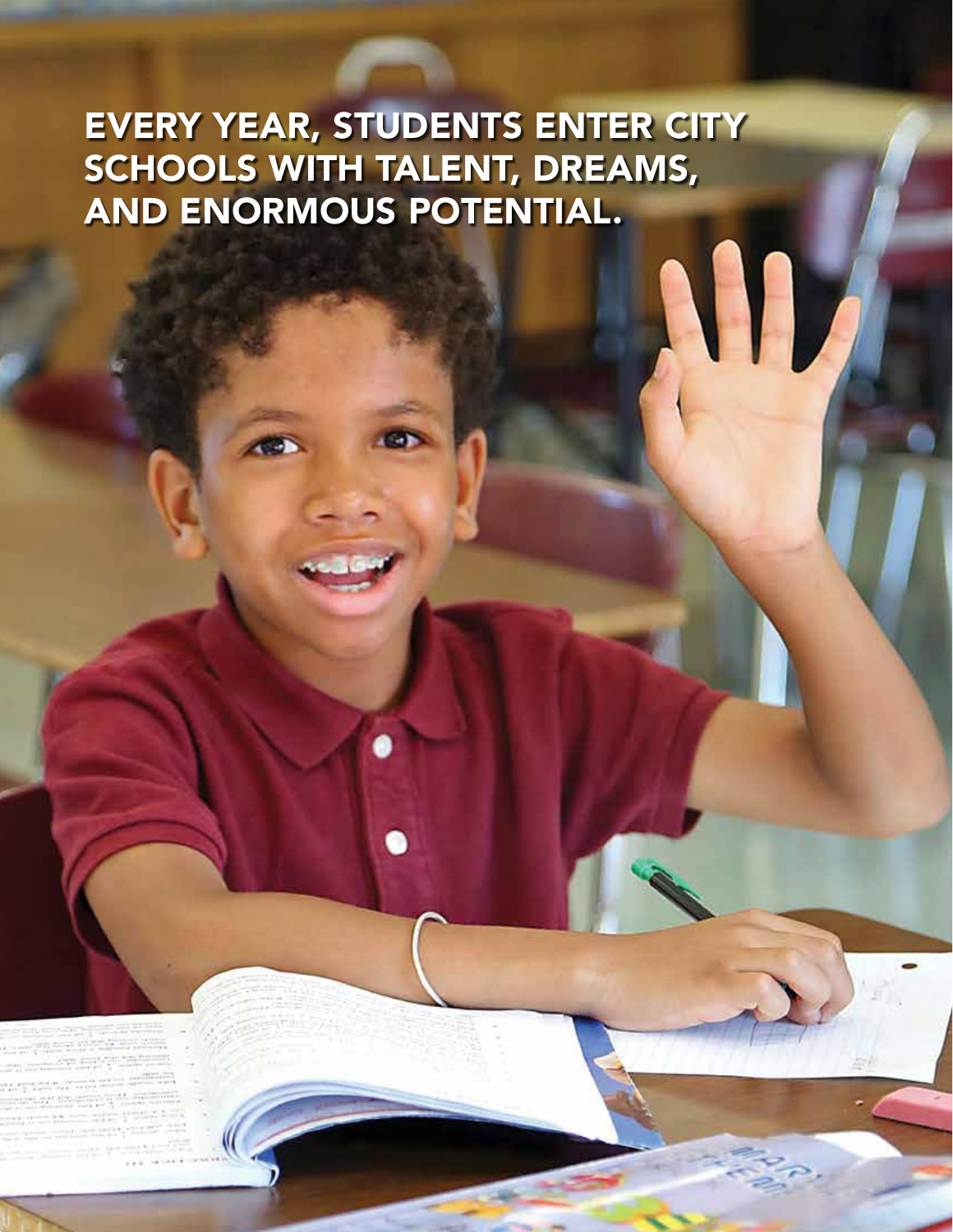

**"The success of our schools can't be measured only by proficiency on statewide tests and increases in graduation rates. We must think in terms of the skills and dispositions we foster, the quality and depth of experiences we provide, the opportunities we create for our young people to discover their voices and develop their agency. All of our students in all of our schools deserve all that a high-quality education makes possible—talents that are discovered, doors that open, and lives that change."**

Dr. Sonja Brookins Santelises, CEO, Baltimore City Public Schools TEN YEARS AGO, Baltimore City Public Schools launched an ambitious agenda to transform our city's public schools. Today, our portfolio includes schools with different academic focuses, approaches, and grade spans. On any given day, students in Baltimore's classrooms may be learning through a Montessori, International Baccalaureate, or arts integration approach; they may be using 3-D printers or programming robots, getting a music lesson from a member of the Baltimore Symphony Orchestra, producing videos, or sharpening their debate skills. Students can choose their middle and high schools, and individual schools have significant control over their budgets. Our innovative contracts with teachers and administrators encourage and reward professional growth, and the district and schools have forged partnerships with parents, community organizations, businesses, and local and national philanthropies.

But we have much more to do. After a decade of reform, far too few of our students are reaching the academic standards they should, and too few experience the excitement about learning that encourages them to set and meet high expectations. Too few of our staff members have opportunities to experience the state-of-the-art professional learning that will inspire their practice—and lead both to their own professional growth and to increased success for our students.

It is time now to build on the foundation of reform to ensure that all students—no matter their background or where they live in our city—have access to educational opportunities that meet their needs, spark their interests, and position them for success in our increasingly international society and global economy. To set high expectations and help students meet them, we need now to look to research-proven best practices not only in our city, state, and nation, but also in the more than two dozen countries that routinely outperform the United States on measures of academic achievement and educational equity.

Today, City Schools stands ready to take the next steps in our transformation. Beginning in the 2017-18 school year, we will pursue a comprehensive approach that both leverages our existing strengths and turns a deep focus to work in three key areas student wholeness, literacy, and staff leadership.

Our goal: To build a generation of young people with the skills, knowledge, and understanding to succeed in college, careers, and community, not just here in Baltimore but in any city in the world.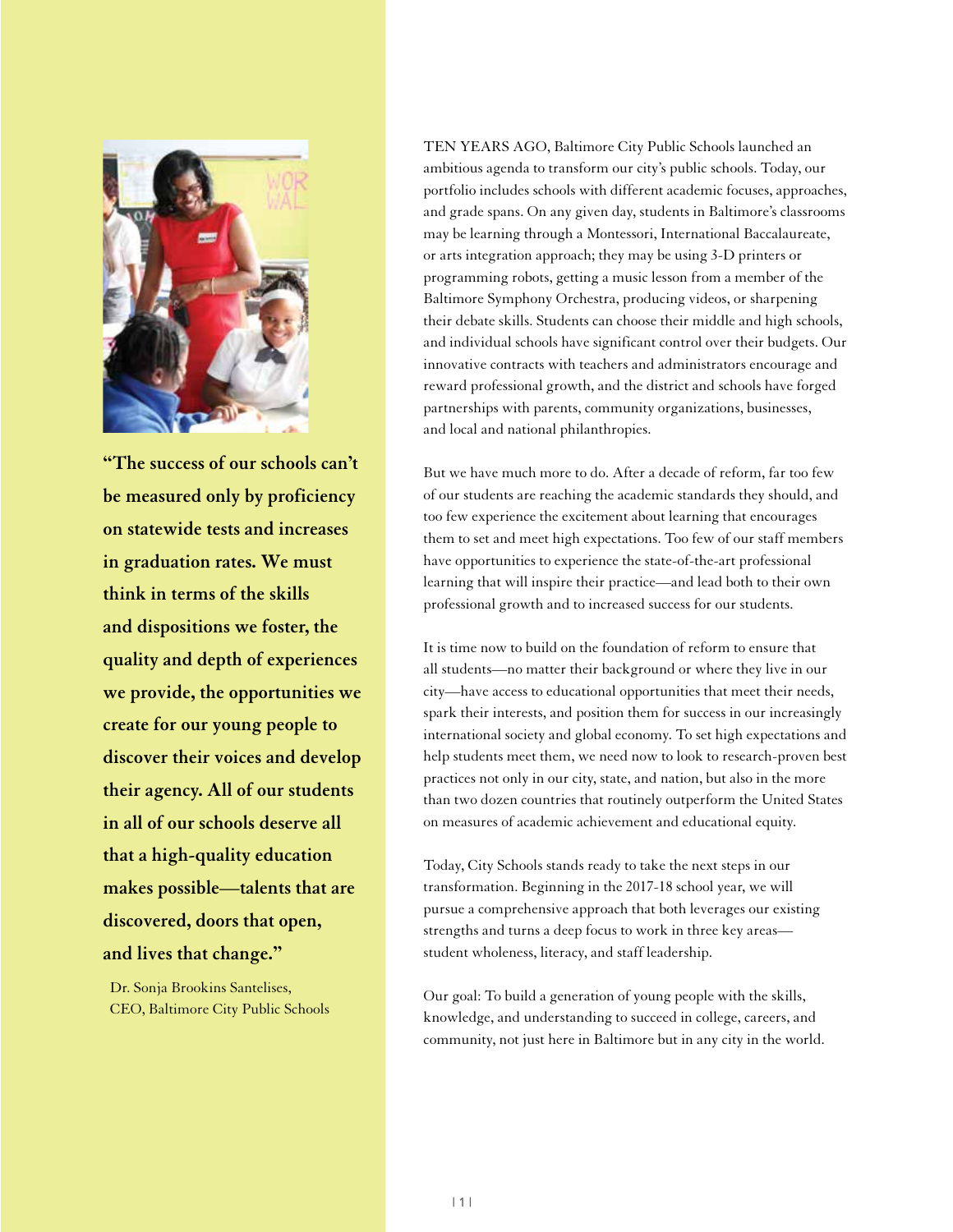**"Possessing knowledge, in my understanding of the world, is the closest we can come to enlightenment, and perhaps that is why I have such a thirst for it. I question whatever I feel needs questioning, and I feel that it is my responsibility to understand the topic to the best of my ability. Simply put, I want to know things because the world is here and so am I."**

LITERACY

Tyler Williams, City Schools Class of 2017

### BUILDING A GENERATION: CITY SCHOOLS' BLUEPRINT FOR SUCCESS

#### DEVELOPING THE BLUEPRINT

WHOLENESS

In summer and fall 2016, City Schools CEO Sonja Brookins Santelises met with hundreds of students, families, staff members, and community stakeholders across Baltimore to learn their ideas on how to improve outcomes for our students and schools. She heard some common themes.

We need to recognize that our students are unique people with unique experiences, talents, challenges, and social, emotional, and physical lives. By keeping the wholeness of our students in mind, meeting their needs, hearing their voices, and building partnerships with their families and communities, we can ignite their passion for learning.

We need to emphasize and improve literacy teaching across all grades and content areas. For our students not only to meet and exceed academic standards but to have access to the opportunities they want and deserve, they must be able to comprehend and analyze texts of all kinds and express themselves in multiple genres.

Teachers, coaches, custodians, school police officers, principals, and other staff members all have a leadership role to play in connecting with, supporting, inspiring, and challenging students and contributing to their success. LEADERSHIP

**THESE THREE AREAS ARE INTERTWINED:** If students are motivated and excited about learning, have the foundational skills to think critically, analyze deeply, and express themselves powerfully, and have adults around them who encourage them to persist and excel, they will be positioned to move steadily toward high school graduation and postsecondary success.

**IN WINTER AND SPRING 2017,** Dr. Santelises charged a work group of district and school leaders and community partners with exploring national and international research on best practices in the areas of student wholeness, literacy, and leadership. Their job was to create a strategic, evidence-based guide to what students will be taught, how they will be taught, and how to improve the environments in which they are taught, with markers along the way to ensure we are moving in the right direction. Work group members studied characteristics of high-performing education systems around the world and interviewed national experts in the respective focus areas. Recommendations were then tested with focus groups of teachers, principals, district staff members, and members of the Board of School Commissioners.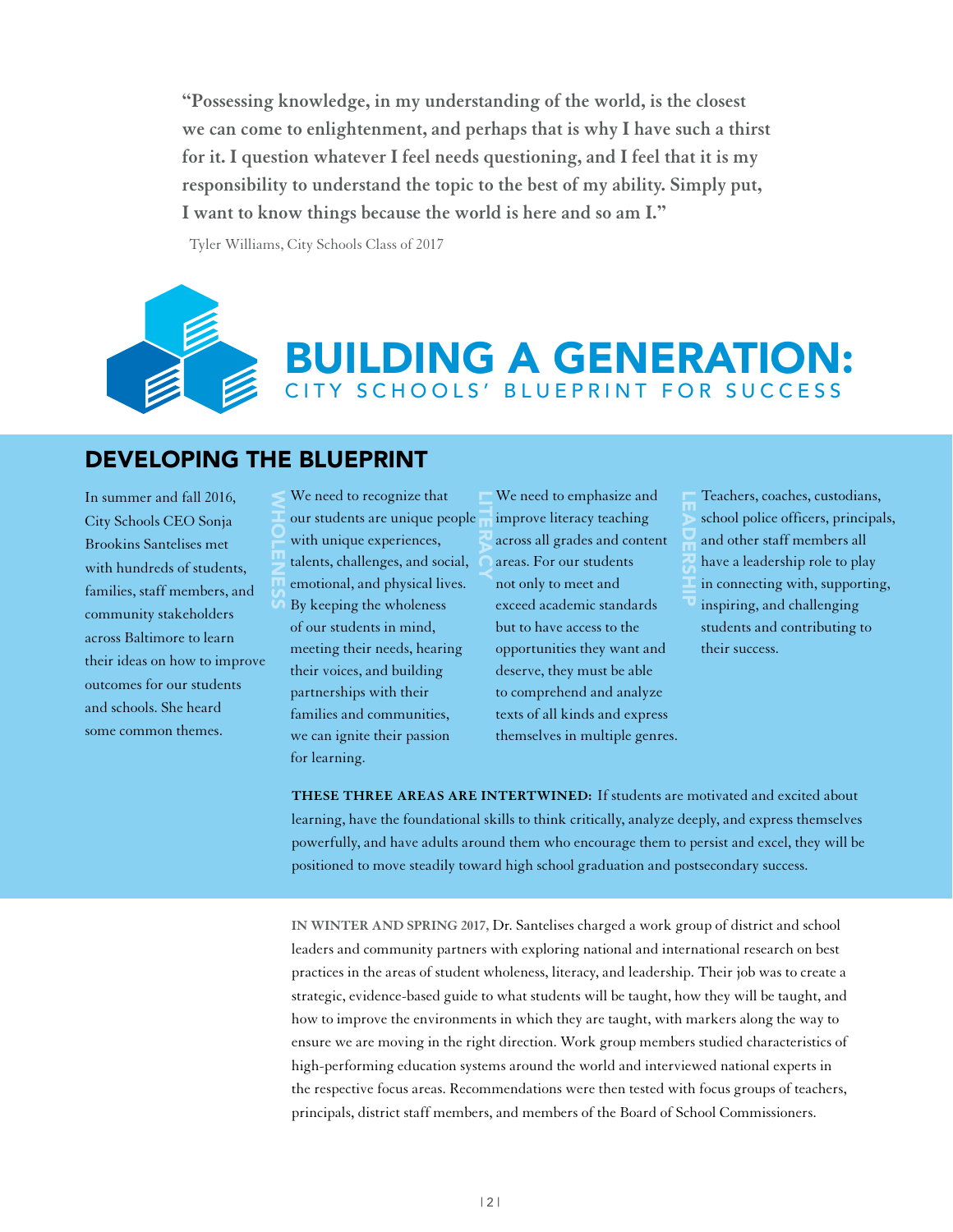

#### STUDENT WHOLENESS

Research bears out what common sense tells us: When students feel safe and supported, are interested in what they are learning and find it purposeful, when their curiosity is engaged and they are motivated, achievement improves. Successful schools provide opportunities for students to explore their interests, with enriching activities both in and out of the classroom. They also create positive cultures where students have the confidence to explore those opportunities.

Recent research has also shown that social and emotional learning and "noncognitive" skills are important for student success. For example, the Collaborative for Academic, Social and Emotional Learning (CASEL) has identified self-awareness, social awareness, responsible decision making, relationship skills, and self-management as important for both personal and academic success, and has created a framework to equip teachers to help students develop these skills. Competence in these skills has been associated with improved academic outcomes, along with increased career success and well-being.

We also know from research and our own experience in our schools that students may need resources and support to ensure that their physical needs are met. Students who are hungry are likely to have trouble focusing on classroom assignments; students who need glasses may struggle simply because they can't see what's on the laptop screen or whiteboard.



#### IN ACTION

**Through a new partnership with Under Armour, the Baltimore Ravens, and the InSideOut Initiative, high school athletes will experience interscholastic athletics not just as an opportunity to excel on the field or the court, but as a way to connect with caring adults and to develop empathy, fairness, responsibility, and respect. Our high school athletic directors and coaches will have access to professional learning opportunities on using sports as an extension of the classroom to build character and develop wellrounded students. With additional support from Under Armour, students on high school teams will receive new uniforms, building their confidence and motivating them to greater success.**

**Restorative practices build positive communities based on the premise that open, respectful communication helps reduce conflict. When conflict does occur, restorative practices encourage students to focus not on punishment, but on the harm caused and on ways to repair relationships. In partnership with Open Society Institute–Baltimore, principles of restorative practices will be adopted across the district and 15 schools will receive intensive training in the approach from the International Institute for Restorative Practices, the Community Conferencing Center, and other trained practitioners. In addition, schools will establish supervised safe spaces where students can receive social, emotional, and academic support and interventions.** 

**City Schools is committed to continuing and expanding programs and partnerships that improve the well-being of our students. In 2017-18, the district will begin offering free suppers to students who participate in after-school activities, in addition to providing free breakfast and lunch to all students. Partnerships like Vision for Baltimore will continue to bring needed health services to our students, and the resources provided through community schools will give students and families access to services such as food pantries and mental health counseling.**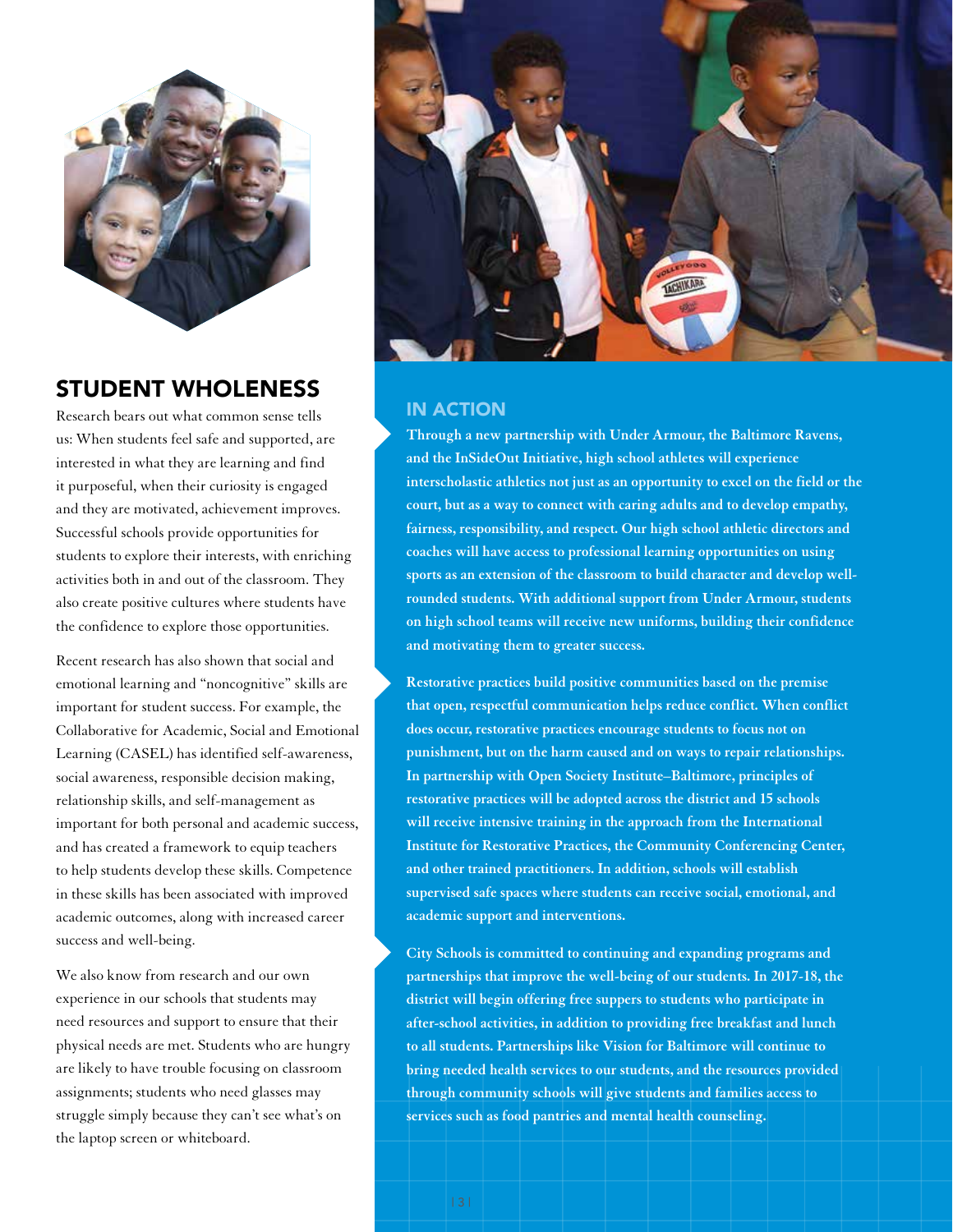

#### LITERACY

Literacy in its fullest sense encompasses understanding and analyzing spoken and written texts from fiction and poetry to speeches, primary source documents in history, scientific research papers, news reports, opinion pieces, and more, in both print and digital form. It involves synthesizing information from multiple sources and subjects to solve real-world problems. It includes understanding modes of expression that are appropriate in different settings and being able to harness them to create clear, compelling, and powerful written and spoken texts of all kinds, from evidence-based essays to oral presentations to creative works in print and online. This is the literacy our students want and deserve in order to access what interests them, and it is what they need for success not only in all school subjects, but in careers and in life.

In Baltimore City, we have work to do. According to the 2015 National Assessment of Educational Progress, only 9 percent of low-income children in Baltimore City Public Schools are reading proficiently when they begin 4th grade. This explains some of the academic challenges faced by many students in the middle grades, when expectations increase for reading and writing complex texts across subject areas.

Around the world, high school students in Canada, Singapore, Slovenia, Finland, and numerous other countries outperform students in most U.S. states in reading, according to the Programme for International Student Assessment. Schools in these high-performing countries, and in high-performing states like Massachusetts, have some common features, including emphasizing acquisition of a wide range of complex knowledge, deep conceptual understanding, and the ability to write well. We must take the opportunity to learn from our international colleagues, improving literacy instruction so students master foundational skills and academic vocabulary in the early elementary years and continue to build skills and content knowledge so they are prepared for the more demanding, more rewarding, and richer literacy tasks that become the focus in middle school, high school, and beyond.



#### IN ACTION

**The staff member who serves as the literacy representative at each school will receive additional opportunities for professional learning beginning in 2017-18, and teachers at grades 3 to 5, 6, and 9 will receive focused training on best practices in teaching higher order literacy skills across content areas, including both reading and writing. In addition, at an initial 20 schools, a dedicated literacy coach will serve as an on-site expert on the district's literacy curriculum to provide direct support to teacher teams.** 

**Over the course of the year, students will write and perform for real audiences, sharing their work with classmates, family members, and the larger community during the school day and at special family literacy nights. They will be surrounded in schools by print and digital texts of a variety of genres and complexity. In elementary schools, parents will receive resources to encourage reading at home. Districtwide, a series of literacy-focused events—for example, poetry slams, writing contests, spoken word events, and student "TED talks"—will showcase our students and highlight what they can do.**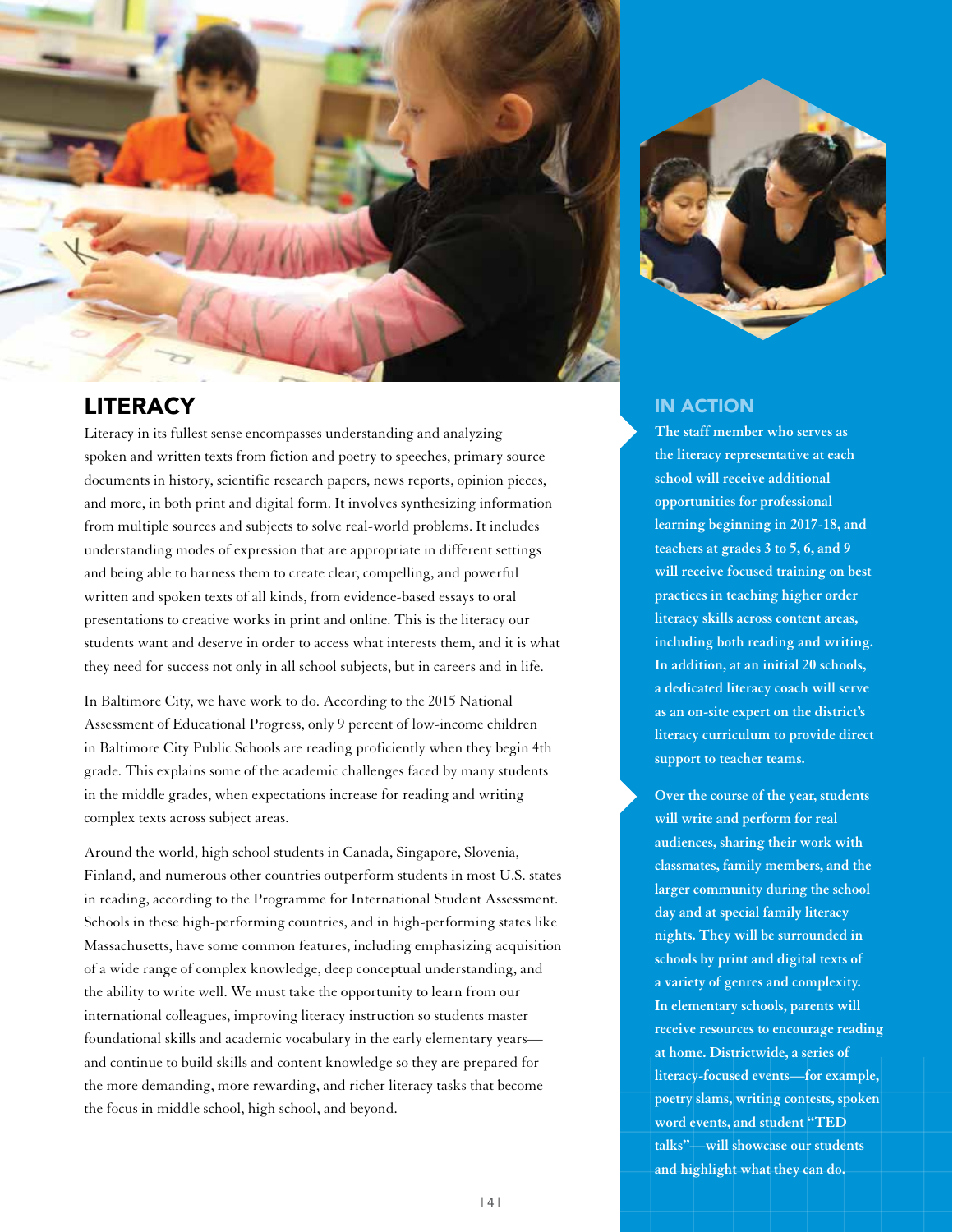

#### LEADERSHIP

International and national studies—not to mention our own students—tell us consistently about the importance of teachers and other adults for student success. High-performing education systems around the world emphasize the professionalism of highly qualified teachers and have systems in place to encourage professional learning that focuses on the curriculum teachers teach; they work to develop leaders at all levels and ensure that collaboration, coaching, and mentoring are an essential part of the work day. In schools, this prioritizing of leadership and continuous professional growth contributes to a culture where staff and students alike know that learning is valued and celebrated.

City Schools took initial steps toward this vision beginning in 2010, with innovative teacher and administrator contracts that provide career pathways and encourage and reward professional growth. These features continue to be essential components of our contracts with our union partners, and we will use them to prioritize professional learning that improves instructional practice, to promote deeper content expertise, and to support training and mentoring for beginning teachers and school leaders. For example, beginning in 2017-18, the school leaders who have been recognized by the district as transformational principals will increase and formalize their role as mentors for principals across the district.

#### IN ACTION

**Schools will be encouraged to adjust scheduling to embed professional learning as part of every teacher's work day. As part of their professional practice, teachers will have time to review student work with colleagues, observe one another's classrooms, reflect, plan, develop content knowledge, and learn together. In addition, teacher leaders will have time in their daily schedules for mentoring new teachers, who will have reduced class sizes.**

**A new partnership with Towson University is a model for both deepening content knowledge and enhancing professional collaboration. Teachers of Advanced Placement Calculus and other advanced math courses from schools across the district are coming together in a professional learning community, working with college faculty in mathematics and sharing best practices in math pedagogy.**

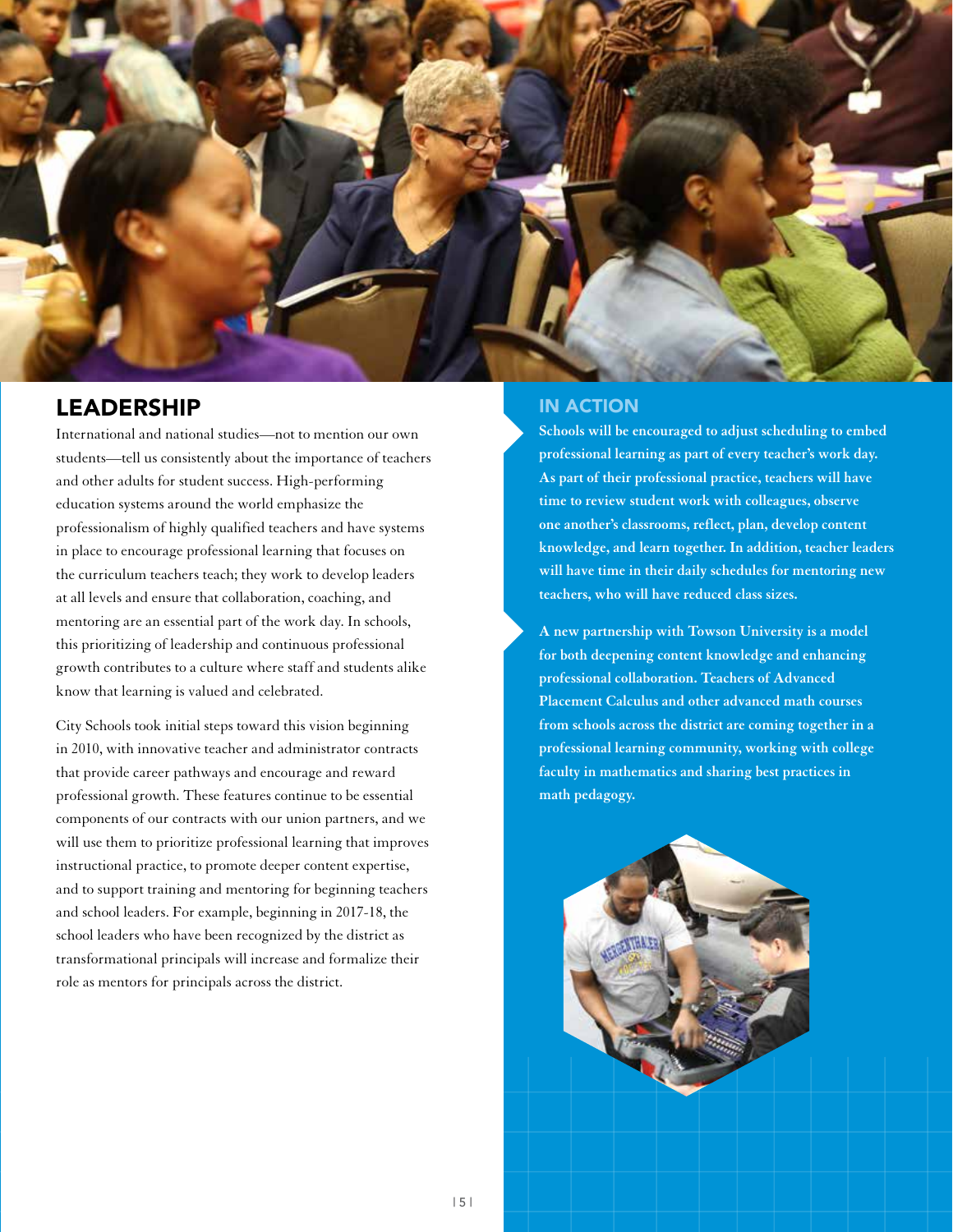

#### SCALING UP FOR SUCCESS

On the next pages, detailed actions, expectations, and measures of effectiveness are outlined for each of the three focus areas, based on national and international research, school and district data, and deep knowledge of Baltimore's students, schools, and communities. Together, these form a blueprint for our path forward for the next five years across the district.

In the 2017-18 school year, all schools (excluding charter and contract schools) will implement or work toward implementing many of the blueprint components—for example, adopting the CASEL framework, prioritizing literacy across grades and content areas, and making opportunities for teachers and staff to work and learn together.

In addition, schools will have the opportunity to apply to become one of 55 "intensive learning sites," 20 focused on growth in literacy and 35 on student wholeness—with 15 of the latter concentrating on implementation of restorative practices. This strategy means that, while all schools will be guided by the blueprint, 55 will accelerate implementation

to become districtwide resources, with leaders and staff who can serve as mentors and collaborators with peers at other schools.

City Schools is also developing critical partnerships to support this work. Parents and family members will be encouraged and supported as key contributors to student and school success. Community and business partners have provided expertise along with generous in-kind and financial support to schools for many years, and those relationships are essential to realizing our vision.

Development of the blueprint would not have been possible without the input of all members of our community, and its successful implementation will depend on the continuing support of students, families, staff, and stakeholders. Through transparent communication and opportunities for feedback, we will gain ideas and expertise to adjust, adapt, and continue to move forward. That's what happens in a community of learners.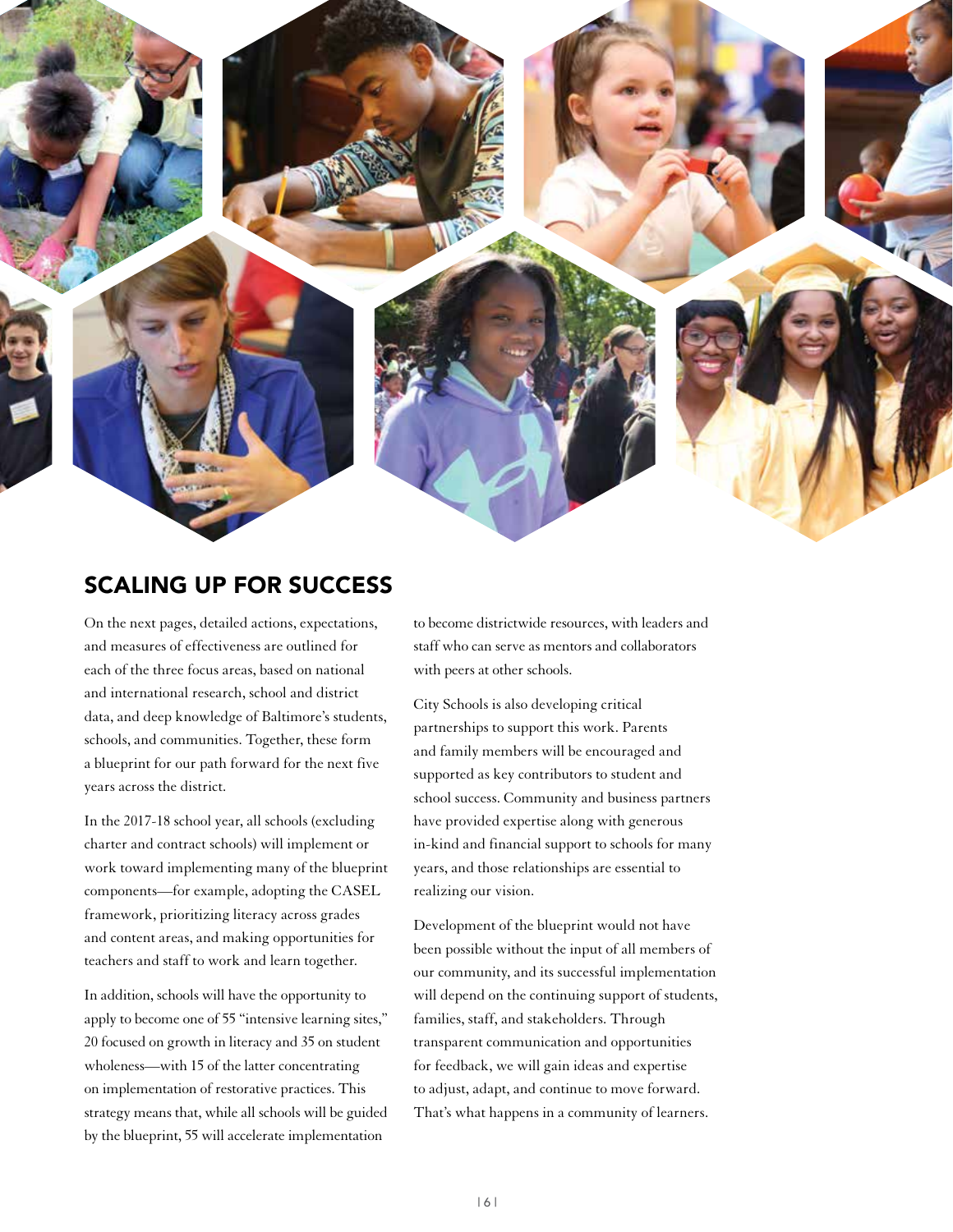## STUDENT WHOLENESS

**"Failing to meet students' psychological, social, and emotional needs will continue to fuel gaps in opportunity and achievement for students—in particular, low-income students and students of color."**

MarYam G. Hamedani, Stanford University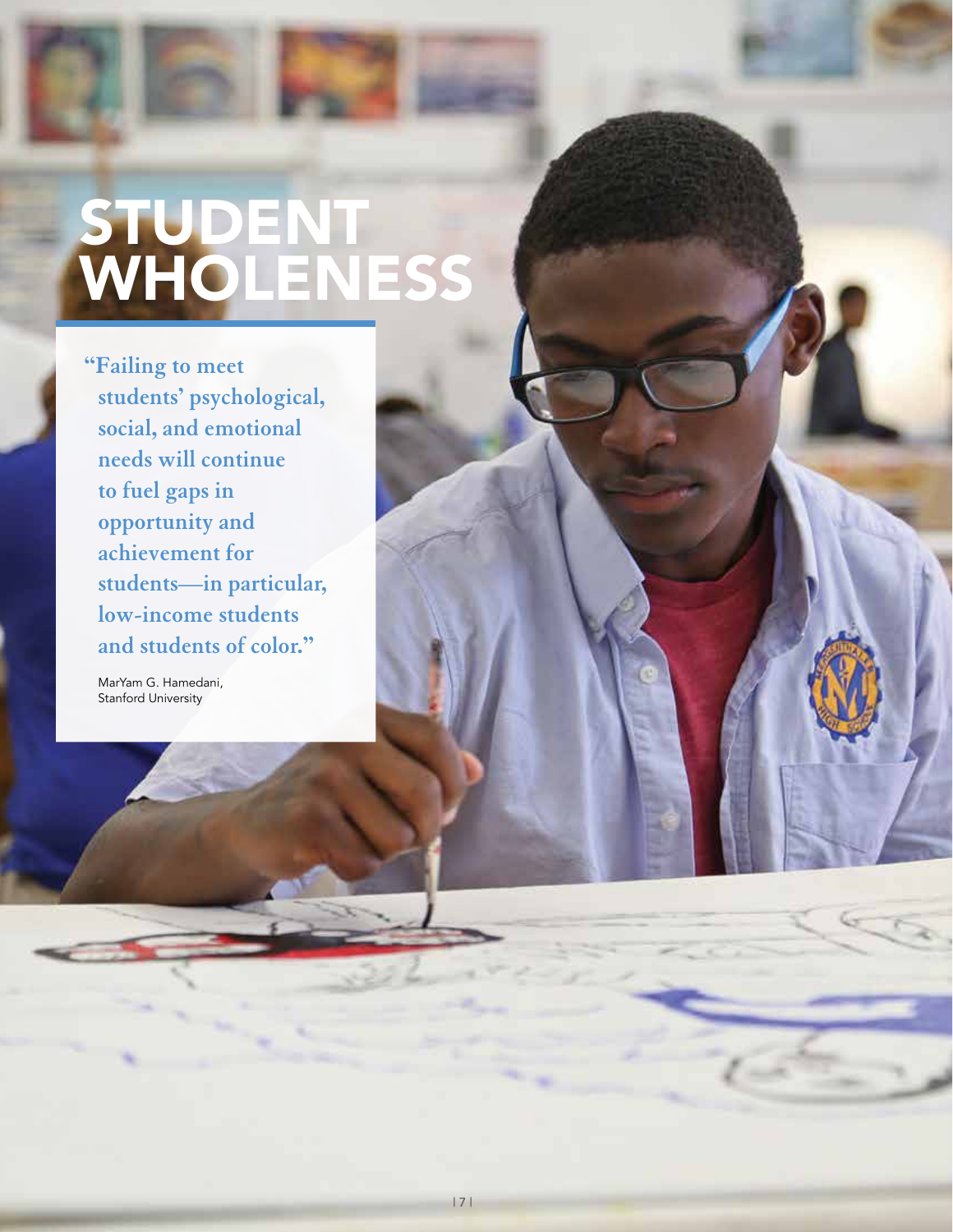## STUDENT WHOLENESS

City Schools students are inspired to pursue their passions and reach their potential when schools provide engaging, safe, and supportive environments that foster well-being and meet academic, social, emotional, and physical needs.

#### EXPECTATIONS FOR SCHOOLS

**SCHOOLS SUPPORT** students in developing self-awareness, responsible decision-making, relationship building, social awareness skills, and self-management, the five areas of competence outlined in the framework for social-emotional learning from the Collaborative for Academic, Social and Emotional Learning (CASEL).

**SCHOOLS DEVELOP AND IMPLEMENT** a professional development plan that builds staff knowledge of the social, emotional, cultural, economic, and family factors that affect student learning.

**SCHOOLS PROVIDE** a safe space where students can receive support outside of the classroom (e.g., "planning centers," supervised settings where students receive social, emotional, and academic support, are supported through approaches such as restorative practices, and receive interventions designed to help them problem solve, develop appropriate school and classroom behaviors, and reduce the need for classroom removal).

**SCHOOLS CONNECT** students and their families to resources (e.g., neighborhood wellness centers, government agency services, community school partners) as needed.

**SCHOOLS IMPLEMENT** positive behavior management, based on the principles of restorative practice.

**SCHOOLS PROVIDE** a range of enrichment activities and expressive academics that ignite student passion for learning and actively engage students in their school community.

**SCHOOLS PROVIDE** rigorous academic experiences grounded in culturally responsive teaching, complemented by a variety of enrichment opportunities.

**SCHOOLS PROVIDE** academic resources and training for families to support student achievement.

**SCHOOLS COMMUNICATE** with parents routinely and positively about student behavior and academic performance, not limiting such communication as a response to specific episodes or incidents.

#### EVIDENCE: WHAT YOU SHOULD SEE AND HEAR

#### IN CLASSROOMS:

**TEACHERS KNOW** their students.

**TEACHERS INTEGRATE** the CASEL framework into the academic curriculum.

**TEACHERS ENGAGE** students every day in activities that promote positive behavior (e.g., class meetings, circles, restorative practices).

**TEACHERS REFER** students in emotional, behavioral, or academic crisis to the appropriate adult or to the school's safe space (e.g., planning center).

**TEACHERS PROVIDE** a structured environment for learning that is safe, orderly, and supports students' self-expression and leadership.

**ADULTS MODEL** learning continuously (e.g., by observing classroom practice)**.**

#### AROUND THE SCHOOL:

**STUDENTS, STAFF, AND FAMILIES** are all treated with dignity and respect.

**SCHOOL STAFF** know their students and create a warm and welcoming environment.

**STUDENTS** know they are valued and that they have a voice.

**STUDENTS** experience discipline as restorative rather than punitive, and they play a leadership role in problem solving and conflict resolution.

**STUDENTS** have the opportunity to take part in extracurricular options (e.g., sports, clubs, art, music, and other organized after-school activities).

**SAFE SPACES** are managed by trained staff who provide highquality intensive interventions involving students, teachers, and families (e.g., restorative practices).

**SCHOOL STAFF** respect parents as advocates for their children's education and are responsive to parents**'** concerns**.**

**ENRICHMENT ACTIVITIES,** such as sports, are connected to learning and used to motivate and engage students.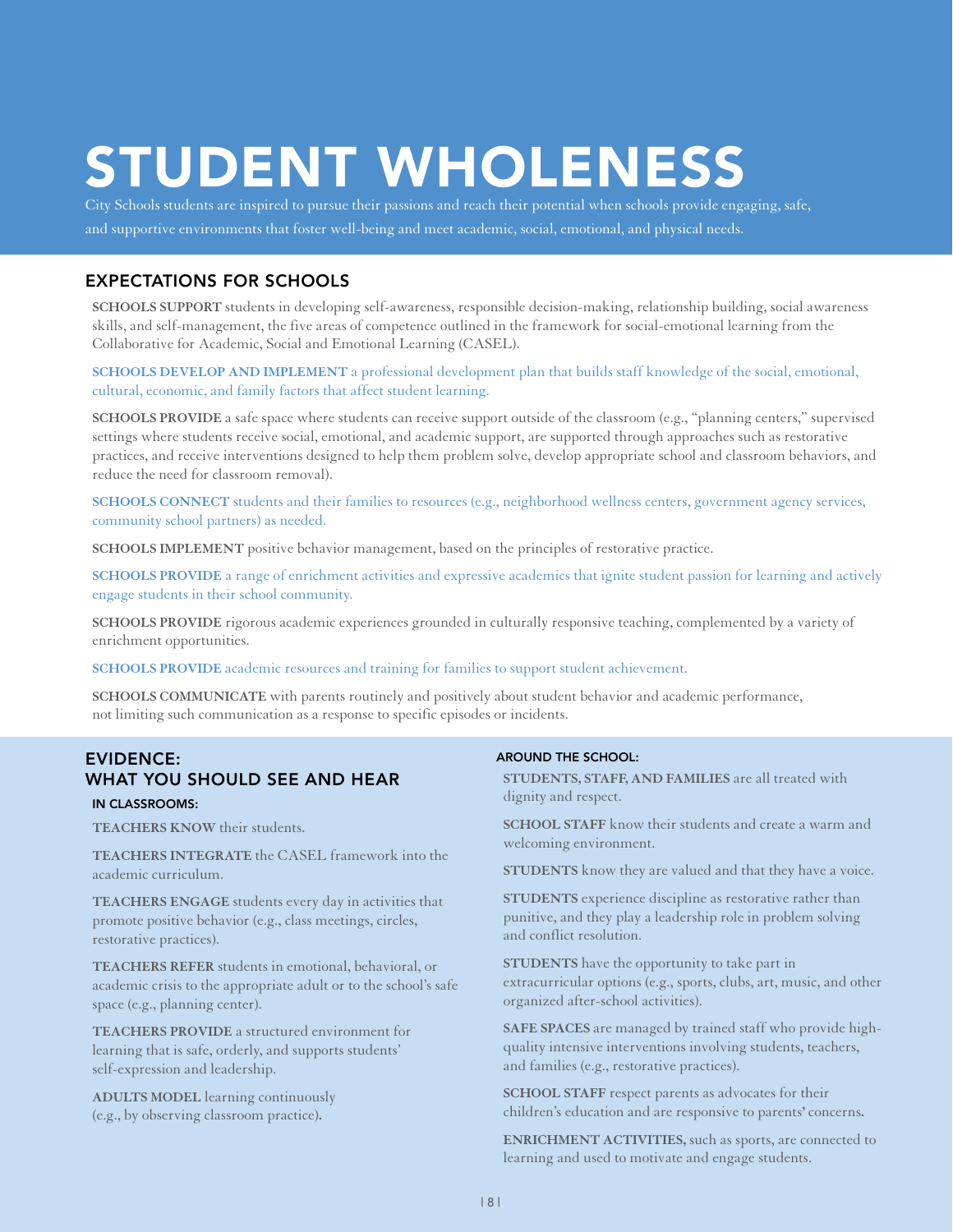

#### EXPECTATIONS FOR THE DISTRICT OFFICE

**DISTRICT STAFF ROLES ARE ALIGNED** to the development, implementation, and evaluation of the vision for student wholeness (e.g., creation of a "whole child" department in the district's Academics Office).

**ALL STAFF PARTICIPATE** in professional development to develop a common understanding of the CASEL framework and their responsibility in its implementation.

**DISTRICT STAFF DEVELOP** a strategic plan to phase in restorative practices districtwide, and support and monitor its implementation.

**DISTRICT STAFF ENSURE** that schools have appropriate funding to support key elements of a student wholeness approach (e.g., planning centers, training in restorative practices, a range of enrichment opportunities), including sufficient allocations for special education and the provision of a full curriculum.

**DISTRICT STAFF ENSURE** that free breakfasts and lunches for all students are provided, and that schools offering after-school activities provide free supper for all participating students.

**DISTRICT STAFF HAVE DEEP KNOWLEDGE** of the student wholeness priority, particularly those who supervise principals.

**DISTRICT EXPERTS REVIEW** partners who provide services and resources related to student wholeness annually, and provide schools with a directory of approved partners.

**DISTRICT STAFF ENGAGE** internal and external experts to gather feedback on student wholeness implementation priorities.

#### ENGAGEMENT OF FAMILIES AND COMMUNITIES

**FAMILIES**, partners, volunteers, community residents, service providers, and vendors consider themselves critical resources in the development of healthy, well-rounded students.

**FAMILIES PARTICIPATE ACTIVELY** in the development of policy and standards related to the student wholeness approach and in its implementation.

#### SUPPORTING STUDENTS' SUCCESS

**FAMILIES COMMUNICATE** with and are responsive to the school regarding their children's academic performance and social-emotional competencies (e.g., behavior, confidence, relationship building).

**FAMILIES ESTABLISH** and maintain routines (e.g., at-home learning; consistent, on-time attendance).

**FAMILIES REINFORCE** the importance of a healthy lifestyle through proper health care, nutrition, and exercise.

**FAMILIES ACCESS** resources and opportunities for intervention, remediation, and enrichment.

**FAMILIES ACKNOWLEDGE** and celebrate positive behavior and performance.

#### SUPPORTING SCHOOLS' SUCCESS

**FAMILIES PARTICIPATE** in celebrations of learning at school and in presentation of student work portfolios.

**FAMILIES PARTICIPATE** in joint decision-making and reviewing of student wholeness implementation, when appropriate.

**FAMILIES VOLUNTEER** to support school priorities and activities to help create and maintain a positive culture and climate.

**FAMILIES ADVOCATE** on issues.

**FAMILIES SOLICIT** resources and materials to support school priorities.

**FAMILY MEMBERS PARTICIPATE** actively on school committees and advisory groups.

#### MEASURES OF EFFECTIVENESS

**TEACHERS USE** a scope and sequence and create related student learning objectives to support individual student development of CASEL competencies.

**PRINCIPALS AND COACHES USE** self-assessment tools and regular observations to identify areas that need improvement within implementation of the CASEL framework and create and monitor an action plan to adjust implementation accordingly.

**SOCIAL-EMOTIONAL INDICATORS ARE REFLECTED** in school effectiveness reviews.

**SCHOOLS MONITOR** and adjust student wholeness implementation efforts across the school through self-assessment data, student achievement data, and observational data.

**THE DISTRICT AGGREGATES** school-based data regularly to review progress in implementation and to adjust as needed.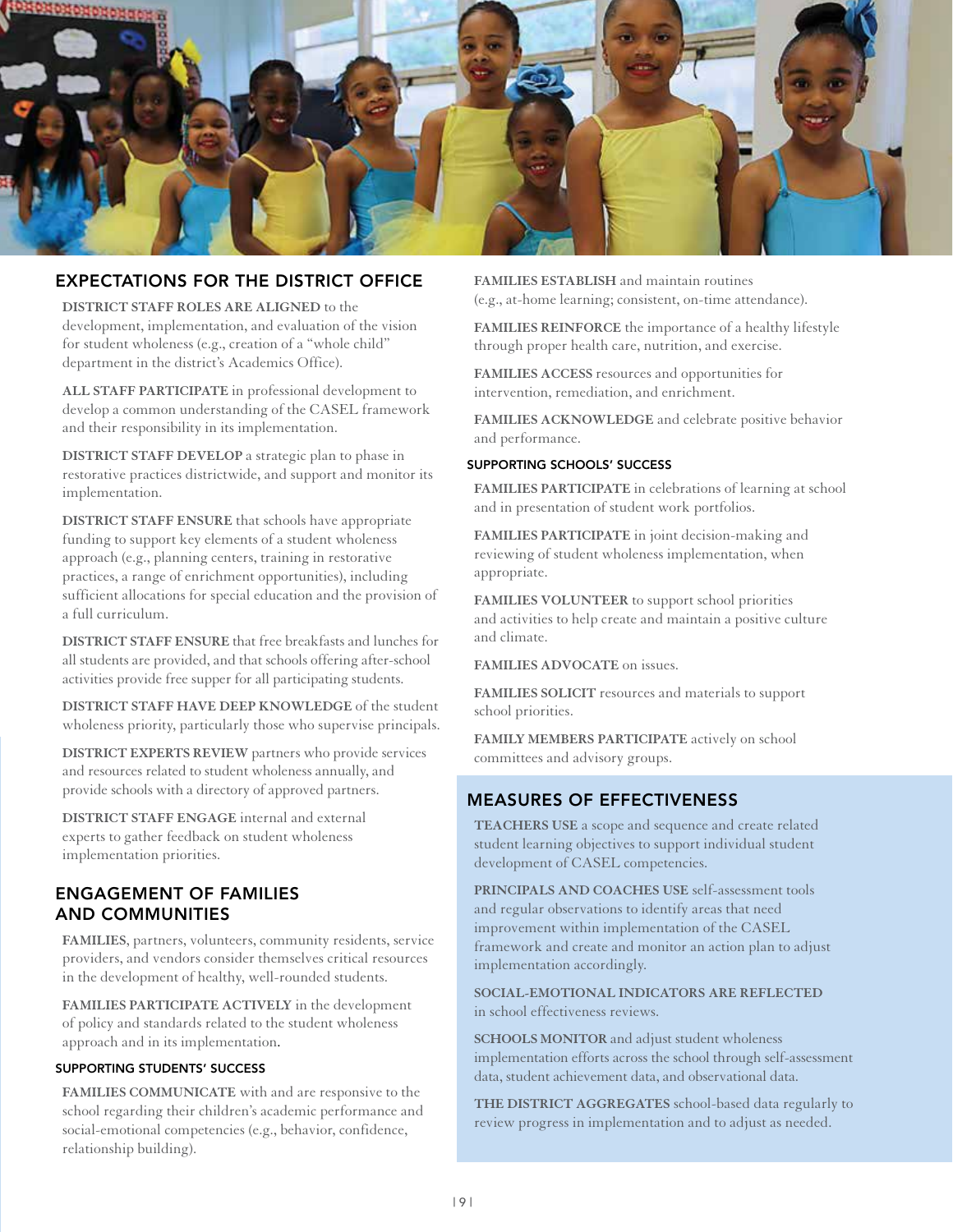# LITERACY

**"As the currency used in schools, literacy provides access to literate institutions and has an impact on cognition, or thinking processes; it also shapes the way we think."**

Programme for International Student Assessment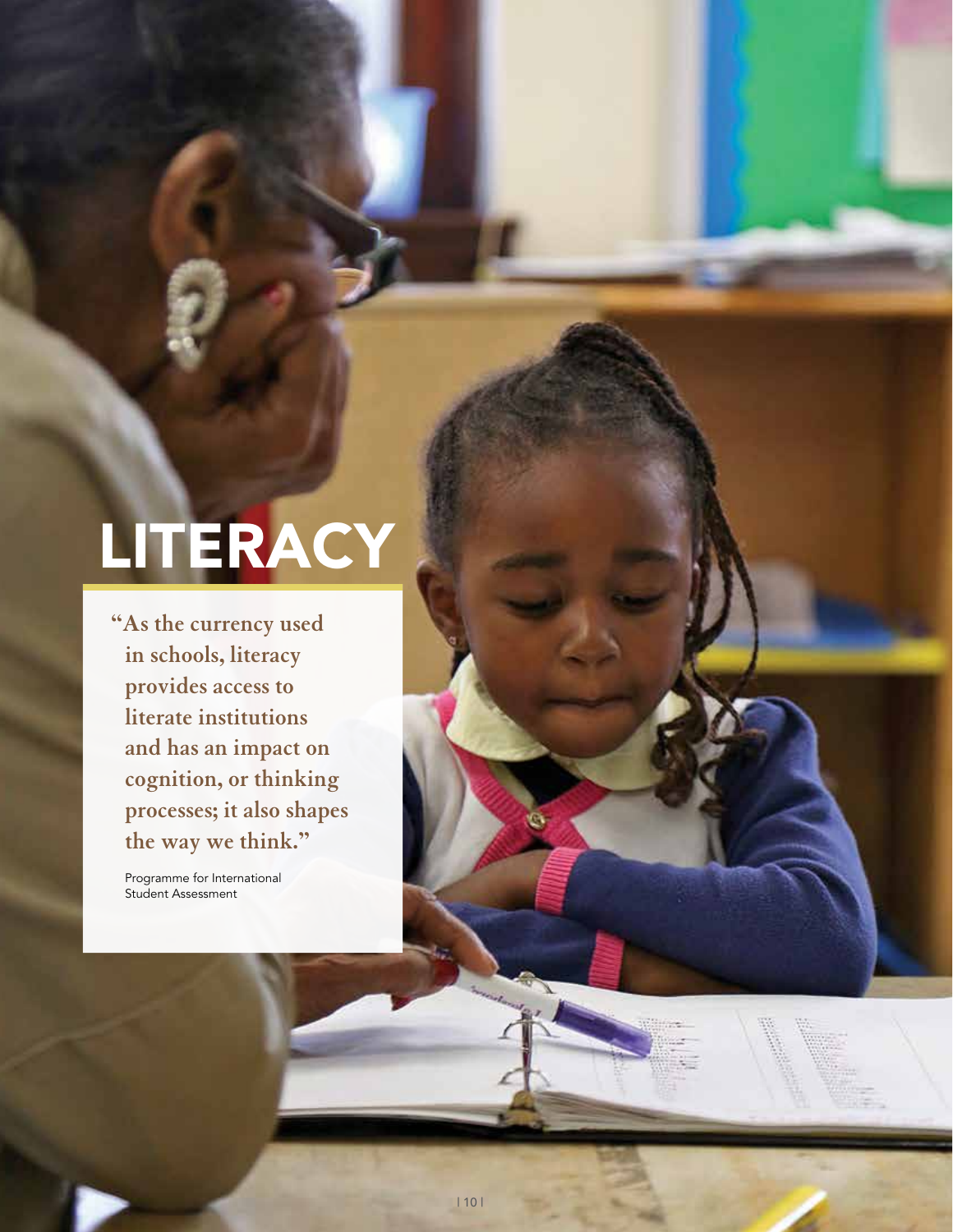# LITERACY

City Schools students thrive as learners in classrooms where highly effective, culturally relevant literacy instruction, grounded in the Maryland College and Career-Ready Standards, is evident every day. Students' literacy development is guided by teachers who use research-based instruction and assessment practices and who engage in extensive learning and reflection about pedagogy and the content they teach. Literacy activities that are authentic and reflect real-life experiences encourage and support students to achieve beyond their own expectations and to view learning as meaningful.

#### EXPECTATIONS FOR SCHOOLS

**SCHOOLS PRIORITIZE** literacy as the foundation for all learning.

**SCHOOLS IMPLEMENT** coherent, rigorous, standards-based curricula in pre-k to 12th-grade English language arts and in literacy across each and every content area.

**TEACHERS HAVE TIME** in their daily schedules for professional learning, reflection, and collaboration to improve instruction.

**SCHOOLS IMPLEMENT** a comprehensive framework for literacy instruction that includes whole group instruction, small group instruction, and time for students to work independently.

**TEACHERS DIFFERENTIATE** instruction to meet the needs of all learners (including English learners, students receiving special education services, and gifted/advanced learners).

**SCHOOLS IMPLEMENT** a comprehensive, standards-based assessment system (including diagnostic, formative, interim, and summative assessments) to guide instruction and professional development.

**SCHOOLS ENSURE** that print and digital texts are abundant across genres, with a balance of informational and narrative texts.

#### EVIDENCE: WHAT YOU SHOULD SEE AND HEAR

#### IN CLASSROOMS

**STUDENTS** are on task and engaged in challenging and meaningful learning.

**TEACHERS** use every minute efficiently.

**INSTRUCTION** meets grade-level standards, is relevant to students' lives, and demands student voice and choice.

**TARGETED INTERVENTIONS** are determined through regular review of data.

**STUDENTS'** oral and written discourse is grounded in evidence.

**STUDENTS** develop deep capacity for narrative technique, empowering student agency and voice in a range of oral and written forms.

**STUDENTS** establish goals for their own learning across the year.

**WORK SAMPLES** in student portfolios document growth across the year.

#### AROUND THE SCHOOL

**JOYFUL LEARNING** and celebrations of success are evident.

**A COLLABORATIVE CULTURE** of open teaching practice and commitment to continuous improvement is the norm.

**COACHING CONVERSATIONS** take place every day among teachers, school leaders, and students.

**AN INSTRUCTIONAL LEADERSHIP TEAM** guides improvement in instruction across the school and ensures that teachers receive targeted, timely feedback.

**EXPERT-LED TEACHER TEAMS** collaborate in planning, practice, looking at student work, data analysis, and peer coaching.

**THE SCHOOL IMPROVEMENT** plan and schedule reflect clear prioritization of teachers' development of content knowledge and pedagogical expertise.

**DISPLAYS** of student work make learning visible throughout the school and in the community.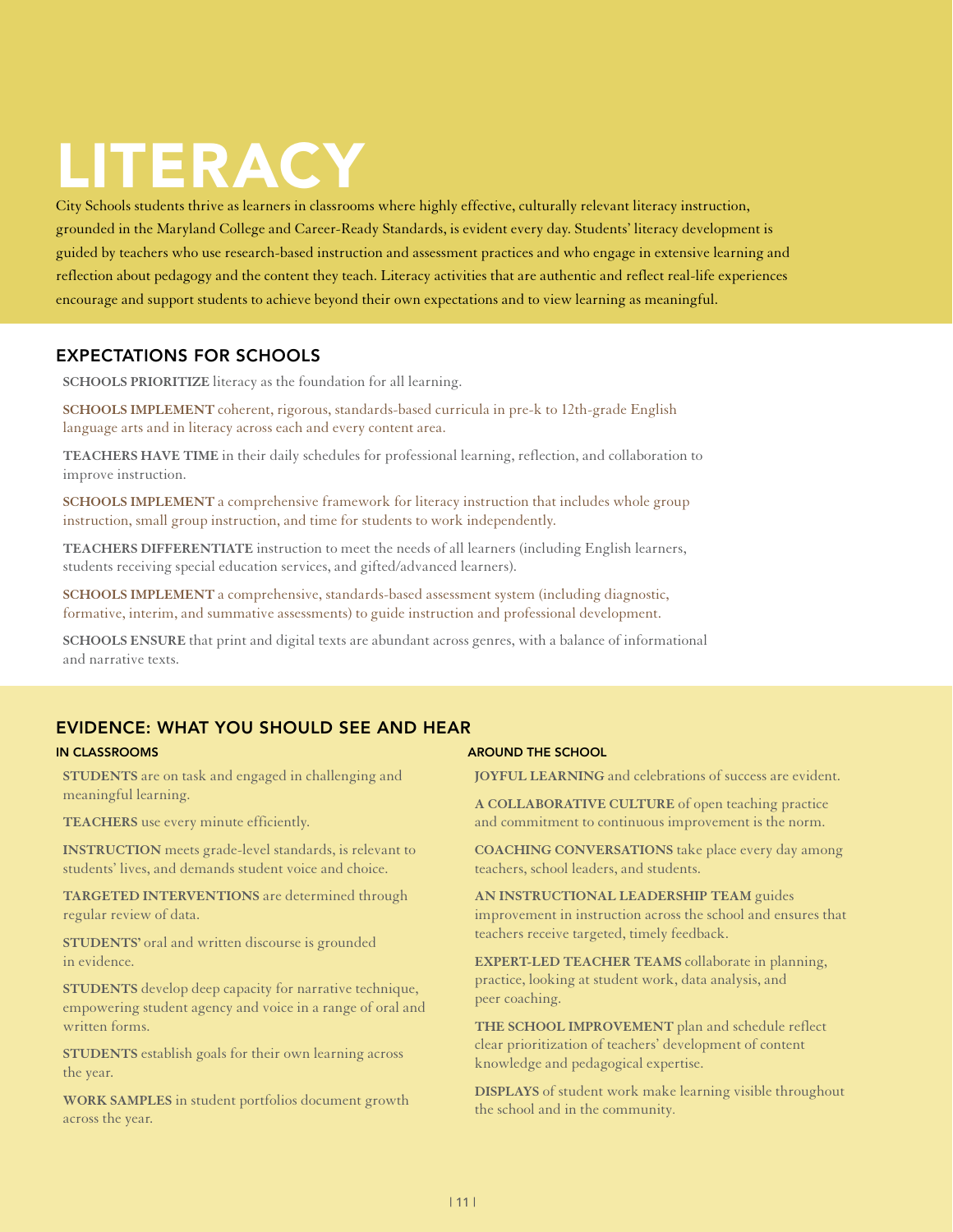

#### EXPECTATIONS FOR THE DISTRICT OFFICE

**DISTRICT STAFF PROVIDE** research-informed expertise in content and pedagogy and create structures and opportunities for teachers and school leaders to deepen their content and pedagogical knowledge, leading to continuous improvement in schools.

**DISTRICT STAFF CREATE** structures and opportunities for teachers and school leaders to collaborate across schools and share best practices.

**DISTRICT STAFF ENSURE** that teachers have common planning time and extended opportunities to learn about and become skilled in planning and teaching the curriculum.

**DISTRICT STAFF TAKE PART** in weekly learning walks.

**DISTRICT STAFF PROVIDE** ongoing, targeted, contentspecific feedback that improves student achievement.

**DISTRICT STAFF INSTITUTE** cycles for evaluating and revising literacy materials, curriculum, and assessments to ensure they support meeting standards for all students across the continuum of need.

**DISTRICT STAFF PROVIDE** a user-friendly online platform for collecting, reporting, and analyzing data.

**DISTRICT STAFF ENGAGE** internal and external experts to gather feedback on literacy implementation priorities.

#### ENGAGEMENT OF FAMILIES AND COMMUNITIES

**SCHOOLS DESIGNATE** a parent liaison who ensures family engagement efforts include meetings focused on the literacy work in the school.

**FAMILY MEMBERS ACTIVELY PARTICIPATE** on school committees and advisory groups.

**SCHOOLS PROVIDE** resources for families to encourage regular reading at home, including during the summer.

**FAMILY AND COMMUNITY MEMBERS PARTICIPATE** in classroom celebrations of learning that are led by students.

**FAMILY MEMBERS REGULARLY MEET** with teachers to discuss student progress and ways to ensure it is on track.

**EXAMPLES OF STUDENT WORK** that meet standards are regularly shared and discussed with family and community members.

#### MEASURES OF EFFECTIVENESS

**EVERY SCHOOL'S INSTRUCTIONAL LEADERSHIP TEAM (ILT) s**ets clear expectations for implementation of literacy instruction that are reflected in school improvement plans and individual student learning objectives for all instructional staff.

**SCHOOLS MONITOR** and adjust implementation efforts across all content areas based on self-assessment data, student achievement data, and observational data.

**SCHOOL STAFF MEMBERS ANALYZE DATA** (from formative, interim, and summative assessments) during school team meetings.

**ILT MEMBERS VISIT CLASSROOMS** regularly to ensure all teachers receive support to implement the literacy curriculum and literacy expectations fully across all content areas.

**CONSISTENT ANALYSIS** of student work results in improved classroom practice.

**THE ILT REVIEWS FEEDBACK** about professional development, ensures instructional staff implement newly learned content and pedagogy, and adjusts professional development plans based on trends in data.

**THE DISTRICT REGULARLY REVIEWS** aggregated schoolbased data to monitor progress in implementation and to make adjustments as needed.

**THE ILT ANALYZES** and adjusts curriculum based on students' needs.

**SURVEYS OF STAFF AND FAMILY MEMBERS SHOW** increased understanding of standards and curriculum implementation.

**THE ILT PARTNERS** with staff in the district's Achievement and Accountability Office to participate in school effectiveness reviews and to review data reports from school visits.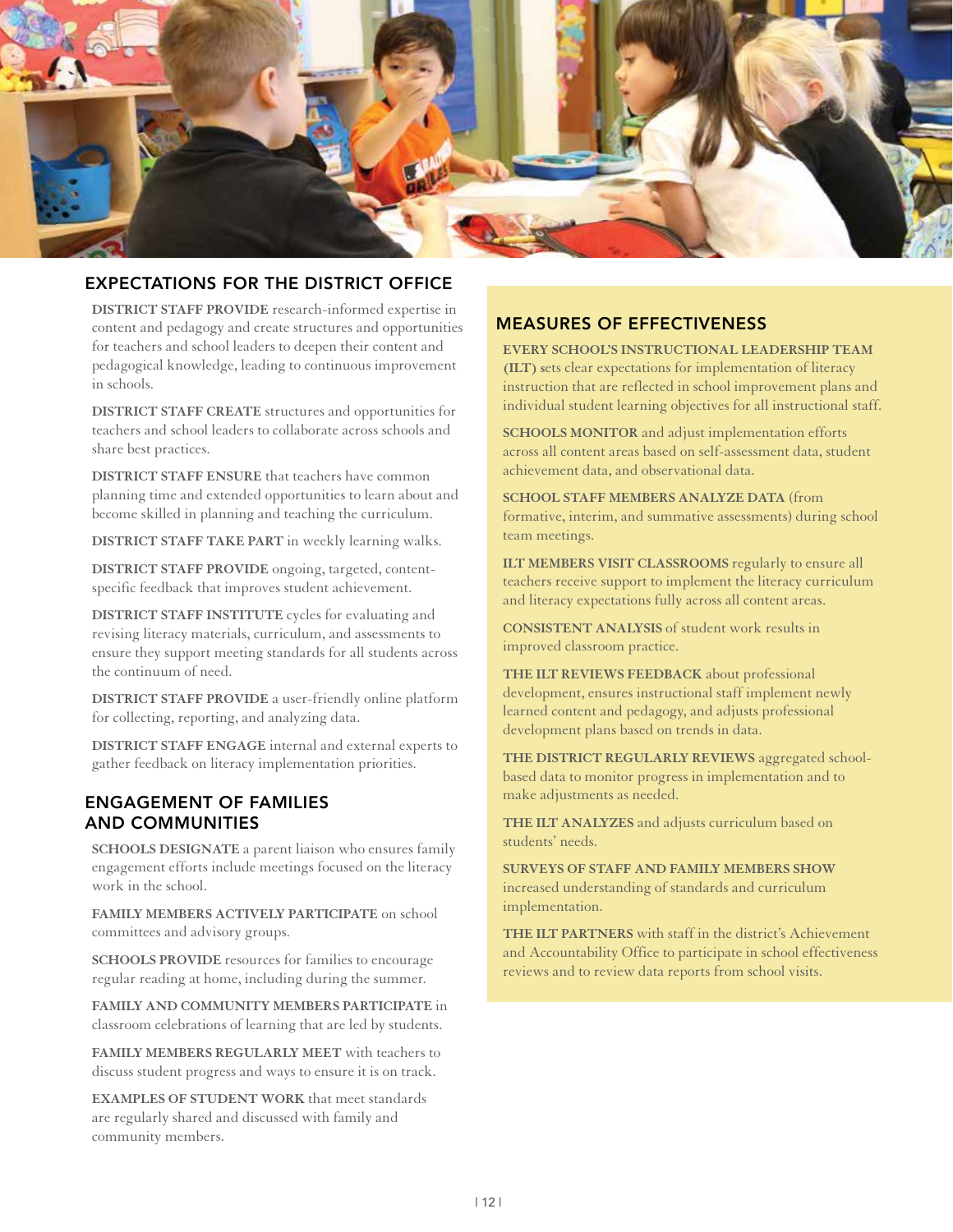# ERSHIP

**"Effective school autonomy depends on effective leaders, including system leaders, principals, teacher leaders, senior teachers and head teachers, as well as strong support systems. That, in turn, requires effectively distributed leadership, new types of training and development for school leaders, and appropriate support and incentives."**

Andreas Schleicher, Organisation for Economic Co-operation and Development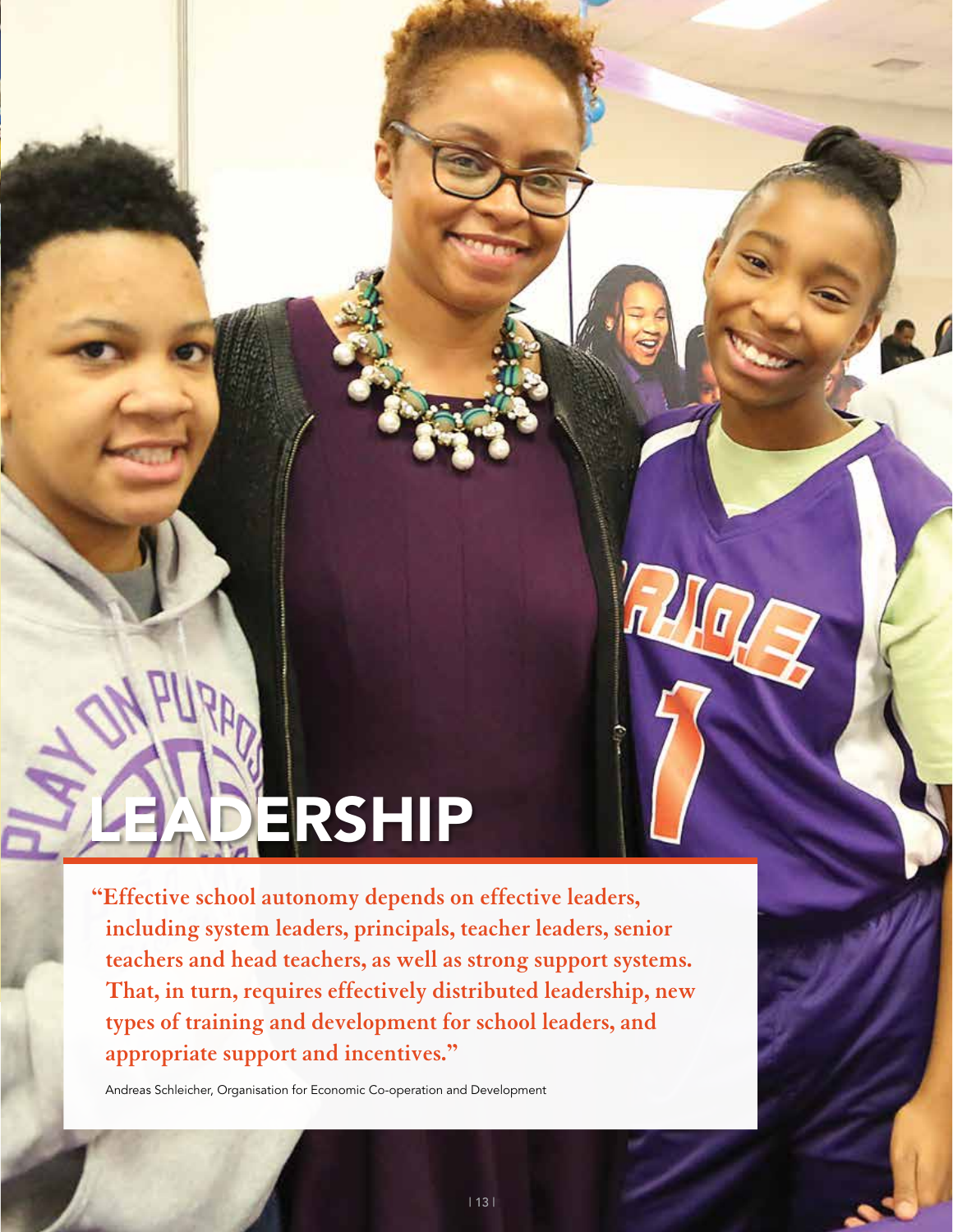# LEADERSHIP

City Schools leaders inspire, develop, and manage the conditions and environments that create high-performing learning communities that promote equity and excellence for all.

#### EXPECTATIONS FOR SCHOOLS

#### PRINCIPALS, ASSISTANT PRINCIPALS, AND INSTRUCTIONAL LEADERSHIP TEAMS

**A COMPREHENSIVE SYSTEM** of leadership coaching for and among school-based administrators is in place, connected to cycles of inquiry and regular review of data on progress and outcomes.

**THE INSTRUCTIONAL LEADERSHIP TEAM (ILT)** is deeply knowledgeable about and accountable for guiding schoolwide instructional improvement.

**THE ILT CLEARLY COMMUNICATES** implementation expectations to staff and guides and monitors implementation.

**EXTENSIVE, RESEARCH-INFORMED**  adult learning is embedded in the regular school schedule.

**THE ILT LEADS** strategic staffing efforts (identifying experts in content, pedagogy, and culture/climate).

**THE ILT ADVOCATES** for and secures resources aligned to the school's goals and priorities.

**THE ILT AND TEACHER TEAMS CREATE** a schoolwide learning plan with accompanying action steps.

**THE ILT MODELS** open communication and a culture of learning among all stakeholders (students, teachers, administrators, families, and community partners).

#### TEACHERS AND STAFF

**A COMPREHENSIVE SYSTEM** of instructional coaching, staffed by experts in subject matter and pedagogy, is connected to cycles of inquiry and regular review of data on progress and outcomes.

**ALL STAFF HAVE CONSISTENT** 

**TIME** for research-based professional learning (planning and reflection, regular practice, deepening content knowledge, collaboration, and mentoring).

#### **THERE IS A COMPREHENSIVE**

**SYSTEM** of teacher support and evaluation, designed to support continuous improvement in classroom practice and student achievement.

#### **PROFESSIONAL PATHWAYS SUPPORT** teachers as leaders within their schools.

**TEACHER LEADERS ENGAGE** in action research and design and lead professional development in their subject areas.

#### **TEACHER LEADERS MENTOR** new teachers.

**TEACHER LEADERS ENGAGE** in intensive external training facilitated by national and international experts.

#### **TEACHER LEADERS REGULARLY REVIEW** classroom data on progress and outcomes.

**CLEARLY DEFINED PATHWAYS EXIST** for teacher leaders to move into specialization, coaching, research, or school and district administration.

#### **LEADERS AROUND THE SCHOOL**

**CONNECT** enrichment opportunities, such as sports, to learning and use them to motivate students and improve outcomes.

#### EVIDENCE: WHAT YOU SHOULD SEE AND HEAR IN CLASSROOMS

**NOVICE TEACHERS** have smaller classes and work with trained mentors.

**INSTRUCTION DEMONSTRATES**  awareness of and connection to school events, goals, and activities.

**TEACHERS MODEL** and facilitate student learning.

#### **TEACHERS CO-TEACH** as needed.

**TEACHERS MODEL** for and observe other teachers to support continuous improvement in teaching.

**CLASSROOMS ARE STUDENT CENTERED**, and students choose meaningful topics for research, discussion, and debate.

**THERE ARE OPPORTUNITIES** for student leadership.

**STUDENTS AND TEACHERS**  celebrate learning.

#### AROUND THE SCHOOL

**POSITIVE SCHOOL CLIMATE AND CULTURE** are evident inside and outside the school.

**LEADERSHIP** is distributed among staff and students.

**STUDENTS, FAMILIES, AND COMMUNITY MEMBERS** take ownership of the school's improvement strategies.

**THE STUDENT GOVERNMENT ASSOCIATION** is functioning and active.

**LEARNING** is celebrated schoolwide.

**TEACHER TEAMS** regularly learn, plan, reflect, and solve problems together.

**THE MASTER SCHEDULE** prioritizes collaborative learning time for teachers.

**THERE IS A HIGH-FUNCTIONING ILT** that meets at least twice monthly.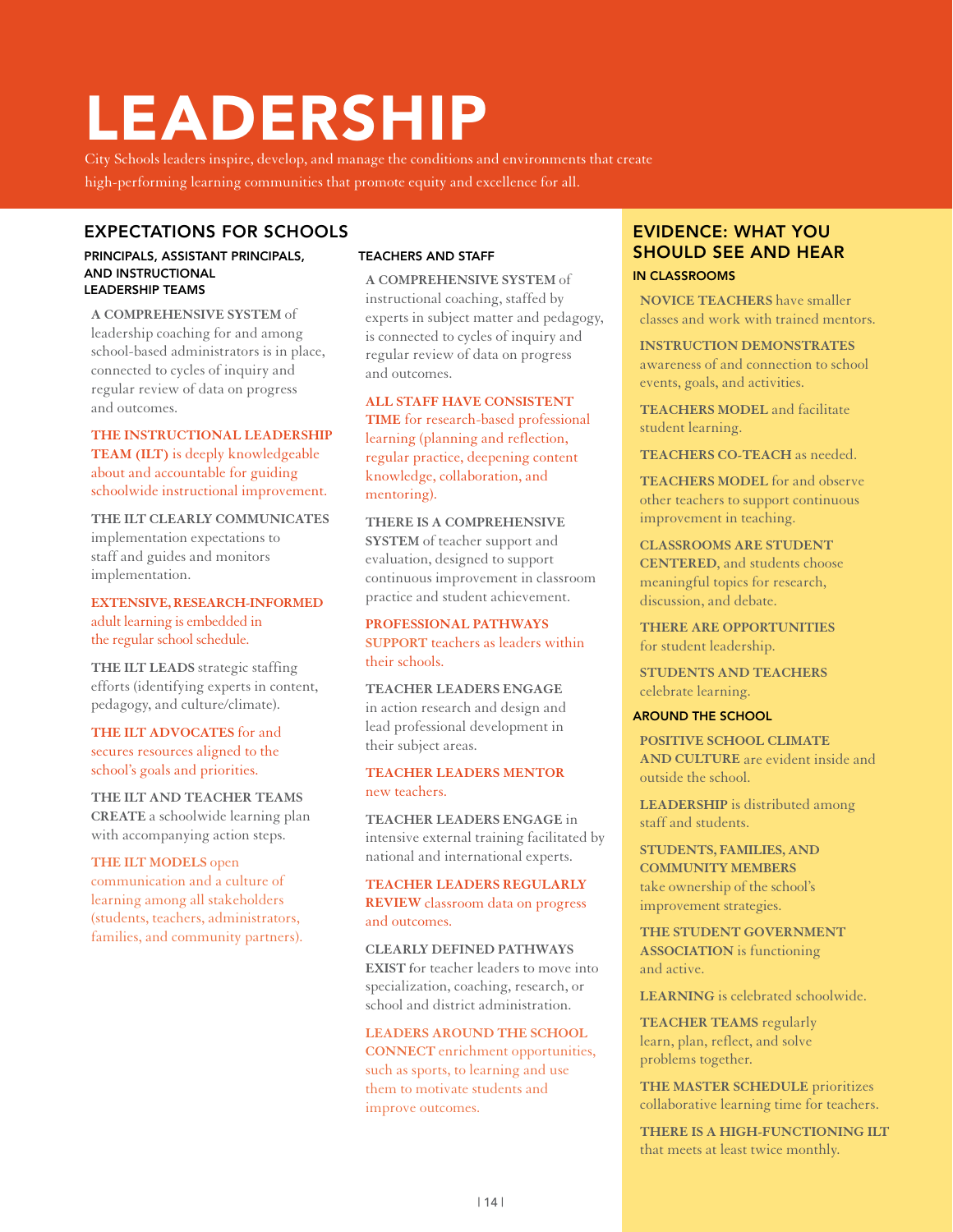

#### EXPECTATIONS FOR THE DISTRICT OFFICE

**DISTRICT STAFF SUPPORT PRINCIPAL** professional learning communities that are organized around principals' needs and facilitated by successful principals.

**DISTRICT STAFF SUPPORT SCHOOLS** in examining teacher and school leader growth trajectories through benchmark conferences and the creation and review of student learning objectives.

**DISTRICT STAFF SUPPORT MENTORS** for new and aspiring principals.

**INSTRUCTIONAL LEADERSHIP EXECUTIVE DIRECTORS PROVIDE** tiered support to school leaders based on student and staff needs.

**DISTRICT STAFF PROVIDE** accurate and comprehensive data to guide school leaders and support decision making.

**DISTRICT STAFF PROVIDE** schools with suggested frameworks for staffing and models for leadership development.

**DISTRICT STAFF ALIGN** resources of people, time, and money to prioritize adult and student learning that engages students in a rigorous college-, career-, and community-ready curriculum.

**PRINCIPALS COMPLETE** an annual survey to provide information about the effectiveness of district office supports.

**THE CEO MEETS** with student leaders from all schools annually.

**THE DISTRICT OFFICE STAFFS SCHOOLS** by creating pipelines for increased responsibilities and placing more senior principals in more challenging schools.

**THE DISTRICT OFFICE INFORMS** practice based on the latest research and guidance from national experts.

**THE DISTRICT OFFICE ESTABLISHES** a comprehensive system of continuous improvement, adjusting practice based on research, learning from intensive sites, and regular review of data.

**DISTRICT STAFF ENGAGE** internal and external experts to gather feedback on leadership implementation priorities.

#### ENGAGEMENT OF FAMILIES AND COMMUNITIES

**FAMILIES ARE ACTIVE AND ENGAGED o**n advisory groups that support school improvement efforts.

**VARIED OPPORTUNITIES EXIST** for families to participate in schools and provide feedback (e.g., meetings, School Family Councils at each school, parent volunteers, parent centers).

**POSITIVE AND CONSISTENT PARTNERSHIPS** with local organizations support instruction, climate, and socialemotional needs of students and staff.

**FAMILY MEMBERS ARE TRAINED** to support and inform school instructional planning and implementation through school-based parent education sessions.

#### MEASURES OF EFFECTIVENESS

**SCHOOLS** monitor and adjust implementation efforts through self-assessment data, student achievement data, and observational data.

**THE DISTRICT** aggregates school-based data regularly to review progress in implementation and to adjust as needed.

**HIGH-FUNCTIONING ILTS** lead comprehensive instructional improvement work in each school.

**DISTRICT BELIEFS** are evident across the school.

**STAFF RETENTION RATES** and attendance increase across all levels.

**STUDENT ENROLLMENT** increases.

**INSTRUCTIONAL AND LEADERSHIP COACHING** 

for students, staff, and leadership is monitored, with check-ins and performance checks occurring during individual development plan conferences.

**ANNUAL SCHOOL SURVEYS** from students, families, and staff are used to adjust implementation and show increased satisfaction.

**DEVELOPMENT OF STAFF** members is included as a component in evaluation of teacher leaders and principal mentors.

**TEACHERS AND SCHOOL LEADERS** are held accountable for content and quality of student work portfolios.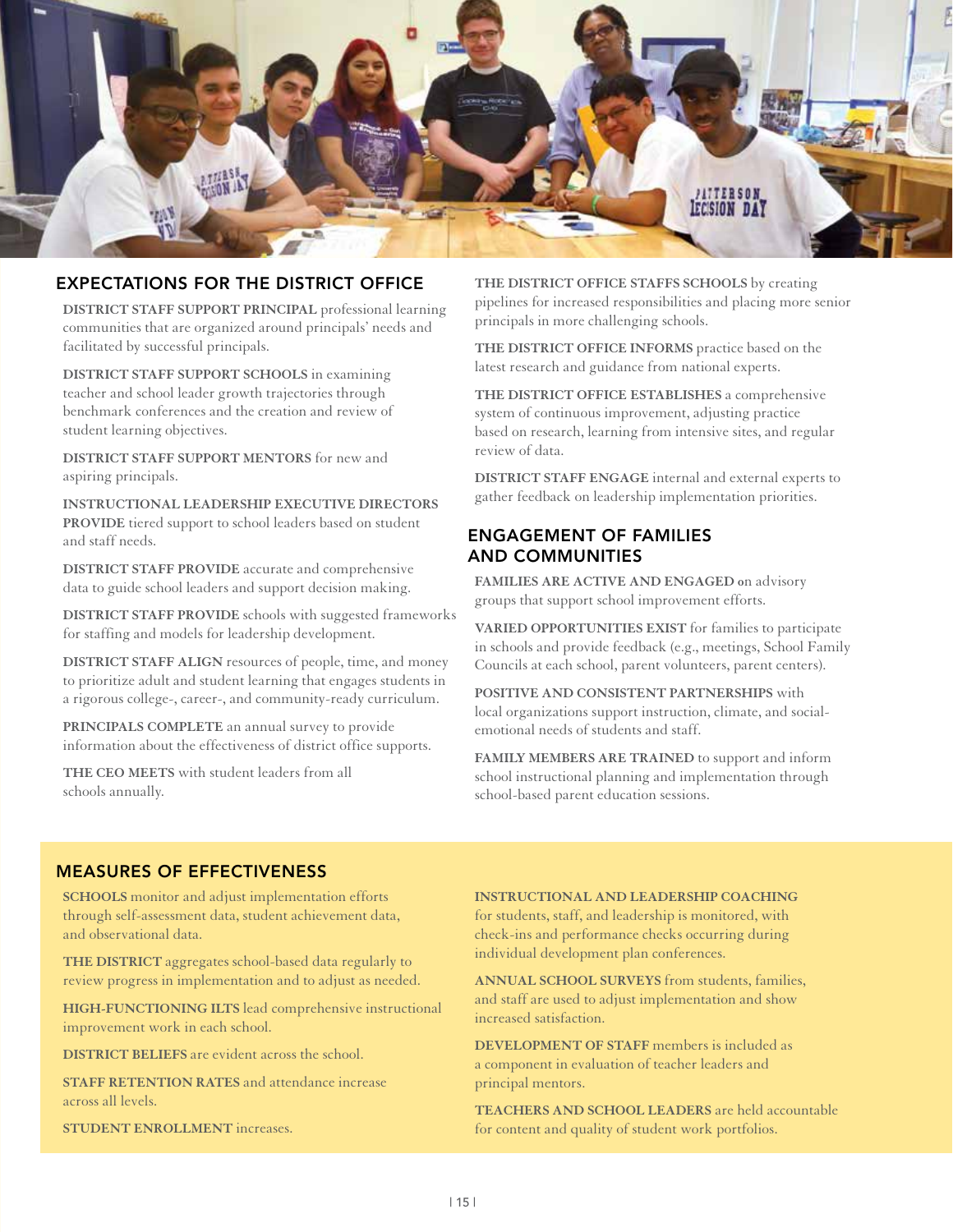#### READING AND RESOURCES

#### Baltimore City Board of School

Commissioners. (2013). *A vision for—and commitment to—transforming students' lives.* Baltimore, MD: Author. Available: www. baltimorecityschools.org/cms/lib/MD01001351/ Centricity/domain/8861/pdf/2013June-BoardPriorities.pdf

Bryk, A.S. (2010, April). Organizing schools for improvement. *Phi Delta Kappan, 91*(7), 23–30. Available: www.schoolreforminitiative.org/wpcontent/uploads/2014/02/Organizing-schoolsfor-improvemnt-Bryk.pdf

Henderson, A., & Mapp, K. (2002). *A new wave of evidence: The impact of school, family, and community connections on student achievement.* Austin, TX: Southwest Educational Development Library. Available: www.sedl.org/ connections/resources/evidence.pdf

National Conference of State Legislatures. (2016). *No time to lose: How to build a world-class education system state by state.*  Washington, DC: Author.

Organisation for Economic Co-operation and Development. (2015). *PISA 2015 results: Excellence and equity in education, Volume I.* Paris: Author. Available: dx.doi. org/10.1787/9879264266490-en

Tucker, M. (2016). *9 building blocks for a world-class education system.* Washington, DC: National Center on Education and the Economy. Available: ncee.org/wp-content/ uploads/2015/07/9-blocksv011217.pdf

Williams, T. (2017, July 27). Student voice: Black in Baltimore, and finding a language to express ideas about ethnicity, religion and morality. *Hechinger Report.* Available: hechingerreport.org/student-voice-black-inbaltimore-and-finding-a-language-to-expressideas-about-ethnicity-religion-and-morality/

#### STUDENT WHOLENESS

Cleveland Metropolitan School District. (2017). *Planning centers.* Cleveland, OH: Author. Available: www.clevelandmetroschools. org/Page/411

Durlack, J.A., Dymnicki, A.B., Taylor, R.B., Weissberg, R.P., & Schnellinger, K.B. (2011, February). The impact of enhancing students' social and emotional learning: A meta-analysis of school-based universal interventions. *Child Development, 82*(1), 405–432. Available: www. casel.org/wp-content/uploads/2016/01/metaanalysis-child-development-1.pdf

Gabrieli, C., Ansel, D., & Barolino Krachman, S. (2015). *Ready to be counted: The research case for education policy action on non-cognitive skills.* Boston, MA: Transforming Education.

Garcia Mathewson, T. (2017). Chicago Public Schools leads on SEL with collaborative approach to implementation. *EducationDIVE.* Available: www.educationdive.com/news/ chicago-public-schools-leads-on-sel-withcollaborative-approach-to-implemen/439713/

Hamedani, M.G. (2015, May 4). High schools that walk the social-emotional walk (and don't just talk the talk). *Education Week,* Learning Deeply blog. Available: blogs.edweek.org/ edweek/learning\_deeply/2015/05/high\_ schools\_that\_walk\_the\_social\_emotional\_walk\_ and\_dont\_just\_talk\_the\_talk.html

#### **LITERACY**

Center for High Quality Student Work. (2017). *Part 6 of Inspiring Excellence: Writing and speaking with power* [video]. New York: EL Education. Available: modelsofexcellence. eleducation.org/resources/part-6-inspiringexcellence-writing-and-speaking-power

Michigan Association of Intermediate School Administrators General Education Leadership Network Early Literacy Task Force. (2016). *Essential coaching practices for elementary literacy.* Lansing, MI: Author. Available: www. gomaisa.org/sites/default/files/Essential\_ Coaching\_Practices\_12\_8\_16.pdf

Michigan Association of Intermediate School Administrators General Education Leadership Network Early Literacy Task Force. (2016). *Essential instructional practices in early literacy: K to 3*. Lansing, MI: Author. Available: www.gomaisa.org/sites/default/files/K-3%20 Literacy%20Essentials%203.2016.pdf

Michigan Association of Intermediate School Administrators General Education Leadership Network Early Literacy Task Force. (2016). *Essential instructional practices in early literacy: Prekindergarten*. Lansing, MI: Author. Available: www.gomaisa.org/sites/default/files/Pre-K%20 Literacy%20Essentials%203.2016.pdf

Organisation for Economic Co-operation and Development. (2015). *PISA 2015: Draft reading literacy framework.* Paris: Author.

National Assessment of Educational Progress. (2015). *State results overview: Reading.*  Washington, DC: National Center for Education Statistics. Available: www.nationsreportcard. gov/reading\_math\_2015/#reading/ state?grade=4

#### **LEADERSHIP**

Bierly, C., Doyle, B., & Smith, A. (2016). *Transforming schools: How distributed leadership can create more high-performing schools.* Boston, MA: Bain & Company. Available: www.bain.com/publications/articles/ transforming-schools.aspx

#### Darling-Hammond, L., et al. (2017).

*Empowered educators: How high-performing systems shape teaching quality around the world.* San Francisco, CA: Jossey-Bass.

Farr, S. (2010). *Teaching as leadership: The highly effective teacher's guide to closing the achievement gap.* San Francisco, CA: Teach For America.

Garvin, D.A., Edmondson, A.C., & Gino, F. (2008, March). *Is yours a learning organization? Organizing schools for improvement.* Harvard Business Review, 109-116. Available: hbr. org/2008/03/is-yours-a-learning-organization

Jensen, B., Sonnemann, J., Roberts-Hull, K., & Hunter, A. (2016). *Beyond PD: Teacher professional learning in high-performing systems.* Washington, DC: National Center on Education and the Economy. Available: ncee.org/wp-content/uploads/2015/08/ BeyondPDDec2016.pdf

Kaufman, J., Gates, S., Harvey, M., Wang, Y., & Barrett, M.K. (2017). *What it takes to operate and maintain principal pipelines: Costs and other resources.* Santa Monica, CA: Rand Corporation.

Nelsen, J., & Cudeiro, A. (2009). *Lasting impression: Targeted learning plan has a maximum impact on teacher practice.*  Washington, DC: National Staff Development Council. Available: www.scsk12.org/memo/ files/files/Lasting%20Impression.pdf

Schleicher, A. (Ed). (2012). *Preparing teachers and developing school leaders for the 21st century.* Paris: OECD Publishing. Available: https://www.oecd.org/site/ eduistp2012/49850576.pdf

Wiener, R., & Pimentel, S. (2017). *Practice what you teach: Connecting curriculum and professional learning in schools.* Washington, DC: Aspen Institute. Available: achievethecore. org/content/upload/Practice%20what%20 you%20teach.pdf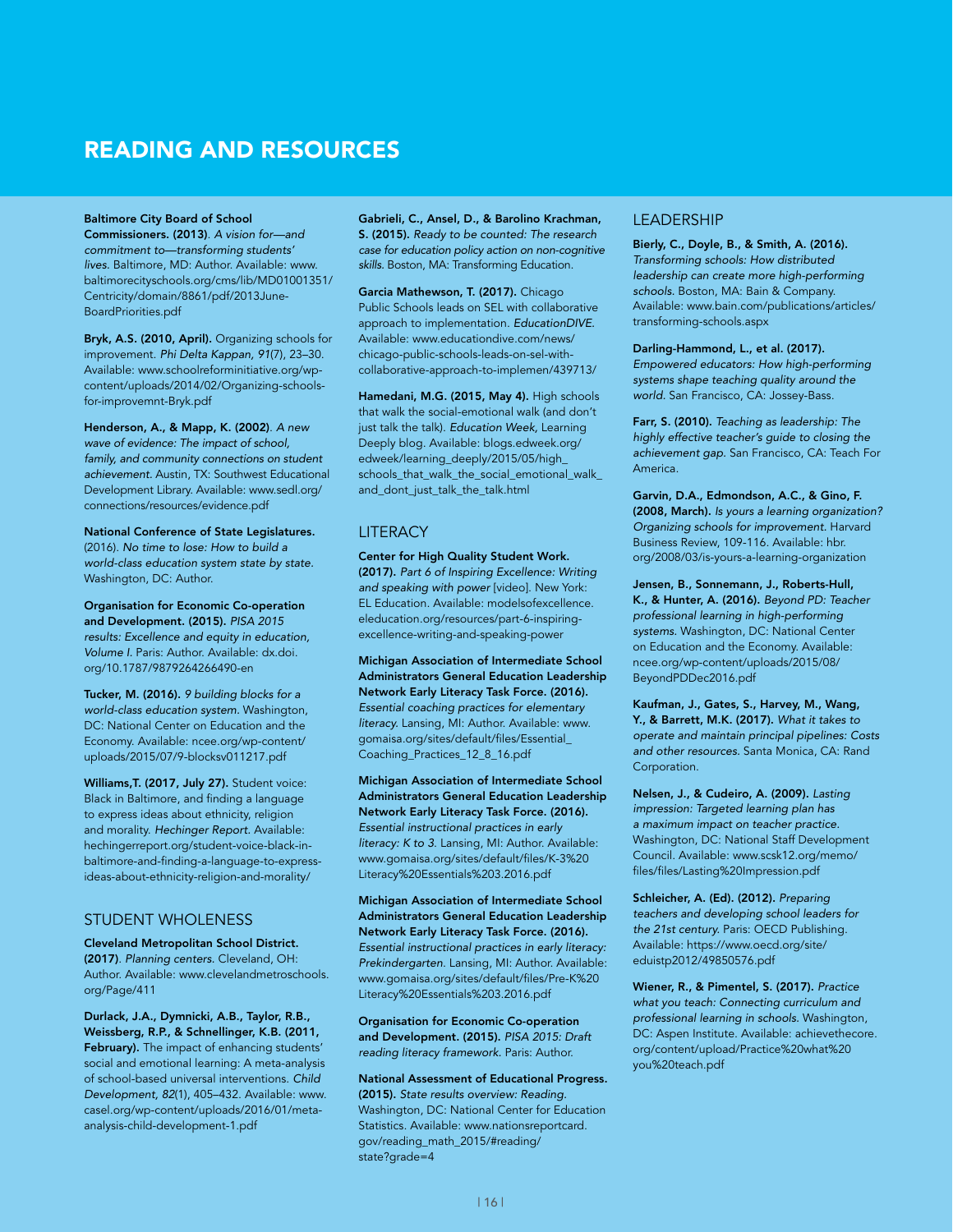#### ACKNOWLEDGMENTS

Thank you to the many City Schools staff members and partners who contributed to development of this blueprint.

#### **FACILITATORS**

Sheila Brown, **Consultant** 

Alison Perkins-Cohen, Chief of Staff

#### PROJECT **COORDINATOR**

J.D. Merrill, Special Assistant to the Chief of Staff

#### BLUEPRINT WORK GROUP

#### STUDENT WHOLENESS

Erik Bandzak, Prevention and Intervention Coordinator

Billie Malcolm, Program Officer, Baltimore Community Foundation

Craig Rivers, Principal, Mergenthaler Vocational Technical High School

Roger Shaw, Instructional Leadership Executive Director

#### **LITERACY**

Janise Lane, Executive Director of Teaching and Learning

Jarrod Bolte, CEO, Improving Ed Roxanne Forr, Director of Leadership Support and Development

Brooke Korch, Coordinator of Literacy

#### LEADERSHIP

Jacque Hayden, Special Assistant to the Chief of Schools

Marc Etienne, Instructional Leadership Executive Director

Najib Jammal, Principal, Lakeland Elementary/Middle **School** 

DeRay Mckesson, Interim Chief Human Capital Officer

#### ADVISORY TEAM

Sonja Brookins Santelises, CEO

Sean Conley, Chief Academic Officer

Andre Cowling, Chief of Schools

Jennifer Dull, Director of Strategy and Compliance

Anne Fullerton, Executive Director of **Communications** 

Roger Schulman, CEO, Fund for Educational Excellence

Arshia Sethi, Teacher, Dr. Nathan A. Pitts-Ashburton Elementary/ Middle School

Sabrina Sutton, Interim Executive Director of Engagement

#### THANK YOU TO THE FOLLOWING NATIONAL EXPERTS WHO GENEROUSLY GAVE TIME FOR INTERVIEWS WITH OUR WORK GROUPS:

Cindy Brunswick, New Teacher Center; Corie Colgan, District of Columbia Public Schools; Nell Duke, University of Michigan; Michelle Pierre-Farid, Cleveland Metropolitan School District; Jacqueline Jodl, National Commission on Social, Emotional, and Academic Development, Aspen Institute; Tricia McManus, Hillsborough County Public Schools; Kathleen Osta, National Equity Project; Melissa Schlinger, CASEL; Mark Vineis, Mondo Publishing; Whitney Whealdon, Louisiana Department of Education; and the Social Emotional Learning Team at Cleveland Humanware.

#### BALTIMORE CITY BOARD OF SCHOOL COMMISSIONERS

Cheryl A. Casciani, Chair Peter Kannam, Vice-Chair Muriel Berkeley Michelle Harris Bondima Linda Chinnia Marnell Cooper Andrew "Andy" Frank Tina Hike-Hubbard Martha James-Hassan Ashley Peña, Student Commissioner A.J. Bellido de Luna, Board Executive Officer